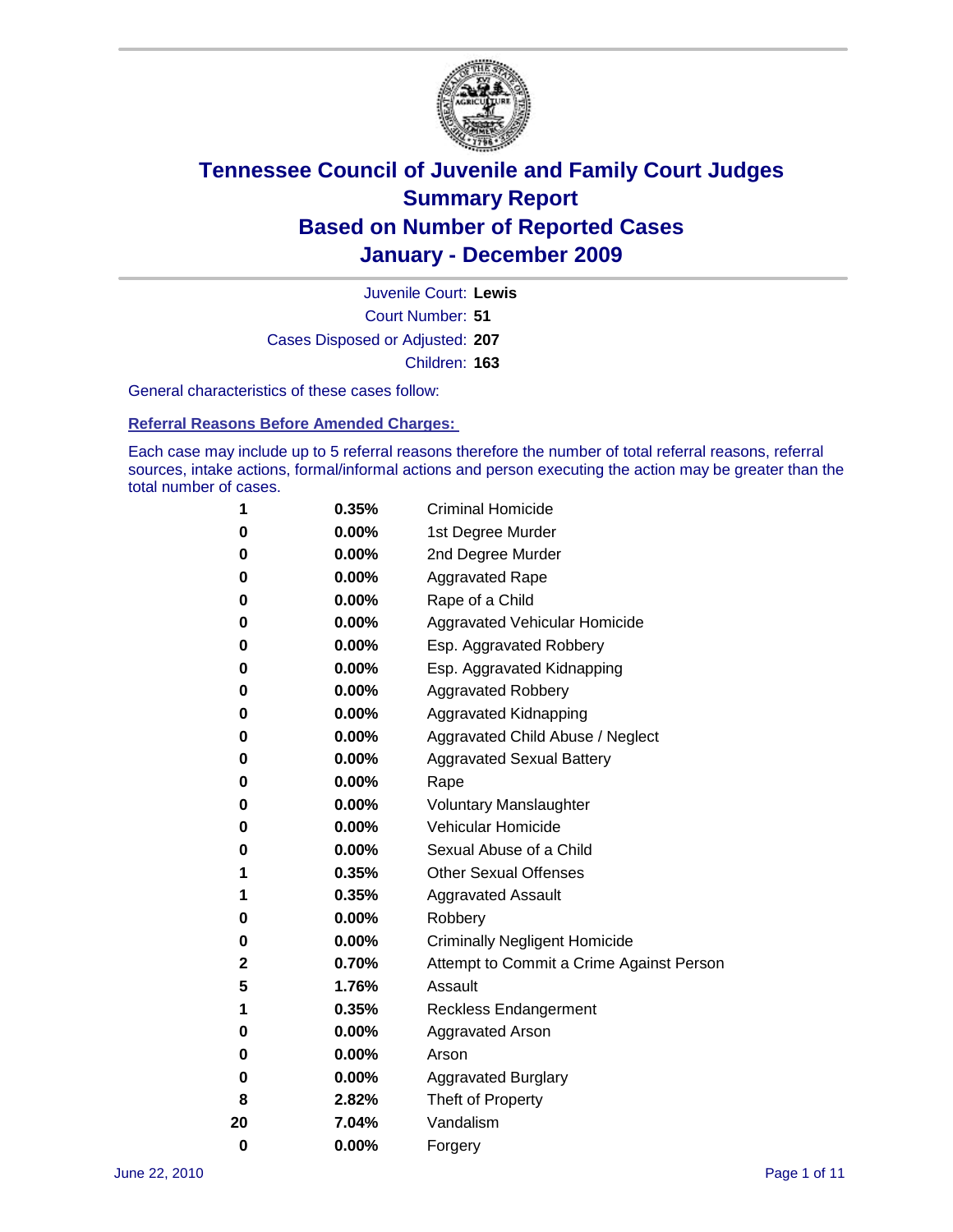

Court Number: **51** Juvenile Court: **Lewis** Cases Disposed or Adjusted: **207**

Children: **163**

#### **Referral Reasons Before Amended Charges:**

Each case may include up to 5 referral reasons therefore the number of total referral reasons, referral sources, intake actions, formal/informal actions and person executing the action may be greater than the total number of cases.

| $\pmb{0}$ | 0.00%    | <b>Worthless Checks</b>                                     |
|-----------|----------|-------------------------------------------------------------|
| 0         | 0.00%    | Illegal Possession / Fraudulent Use of Credit / Debit Cards |
| 4         | 1.41%    | <b>Burglary</b>                                             |
| 3         | 1.06%    | Unauthorized Use of a Vehicle                               |
| 0         | $0.00\%$ | <b>Cruelty to Animals</b>                                   |
| 0         | 0.00%    | Sale of Controlled Substances                               |
| 0         | $0.00\%$ | <b>Other Drug Offenses</b>                                  |
| 7         | 2.46%    | Possession of Controlled Substances                         |
| 0         | $0.00\%$ | <b>Criminal Attempt</b>                                     |
| 1         | 0.35%    | Carrying Weapons on School Property                         |
| 1         | 0.35%    | Unlawful Carrying / Possession of a Weapon                  |
| 2         | 0.70%    | <b>Evading Arrest</b>                                       |
| 10        | 3.52%    | Escape                                                      |
| 1         | 0.35%    | Driving Under Influence (DUI)                               |
| 13        | 4.58%    | Possession / Consumption of Alcohol                         |
| 0         | 0.00%    | Resisting Stop, Frisk, Halt, Arrest or Search               |
| 0         | $0.00\%$ | <b>Aggravated Criminal Trespass</b>                         |
| 2         | 0.70%    | Harassment                                                  |
| 0         | 0.00%    | Failure to Appear                                           |
| 0         | $0.00\%$ | Filing a False Police Report                                |
| 0         | 0.00%    | Criminal Impersonation                                      |
| 5         | 1.76%    | <b>Disorderly Conduct</b>                                   |
| 4         | 1.41%    | <b>Criminal Trespass</b>                                    |
| 1         | 0.35%    | Public Intoxication                                         |
| 0         | $0.00\%$ | Gambling                                                    |
| 110       | 38.73%   | <b>Traffic</b>                                              |
| 0         | $0.00\%$ | <b>Local Ordinances</b>                                     |
| 5         | 1.76%    | Violation of Wildlife Regulations                           |
| 0         | $0.00\%$ | Contempt of Court                                           |
| 0         | 0.00%    | Violation of Probation                                      |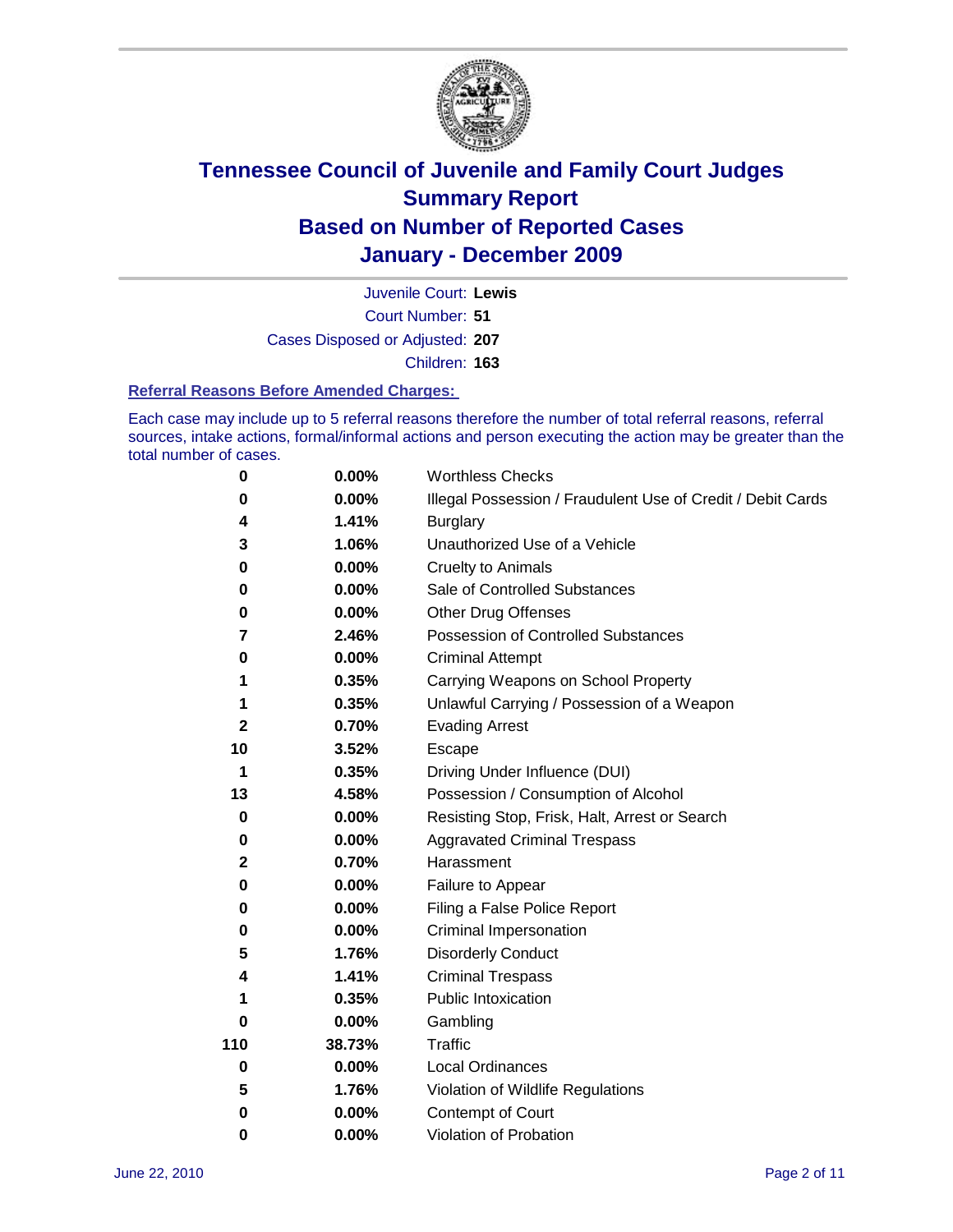

Court Number: **51** Juvenile Court: **Lewis** Cases Disposed or Adjusted: **207** Children: **163**

#### **Referral Reasons Before Amended Charges:**

Each case may include up to 5 referral reasons therefore the number of total referral reasons, referral sources, intake actions, formal/informal actions and person executing the action may be greater than the total number of cases.

| 284         | 100.00%  | <b>Total Referrals</b>                 |
|-------------|----------|----------------------------------------|
| $\bf{0}$    | 0.00%    | Other                                  |
| $\bf{0}$    | 0.00%    | <b>Consent to Marry</b>                |
| 0           | 0.00%    | <b>Request for Medical Treatment</b>   |
| 11          | 3.87%    | <b>Child Support</b>                   |
| $\bf{0}$    | 0.00%    | Paternity / Legitimation               |
| 1           | 0.35%    | Visitation                             |
| $\mathbf 2$ | 0.70%    | Custody                                |
| 0           | 0.00%    | <b>Foster Care Review</b>              |
| 0           | $0.00\%$ | <b>Administrative Review</b>           |
| $\bf{0}$    | $0.00\%$ | <b>Judicial Review</b>                 |
| 0           | 0.00%    | Violation of Informal Adjustment       |
| $\bf{0}$    | $0.00\%$ | <b>Violation of Pretrial Diversion</b> |
|             | 0.35%    | Termination of Parental Rights         |
| 23          | 8.10%    | Dependency / Neglect                   |
| $\bf{0}$    | $0.00\%$ | <b>Physically Abused Child</b>         |
| $\bf{0}$    | 0.00%    | Sexually Abused Child                  |
| 12          | 4.23%    | Violation of Curfew                    |
| $\bf{0}$    | $0.00\%$ | Violation of a Valid Court Order       |
| 4           | 1.41%    | Possession of Tobacco Products         |
| 0           | $0.00\%$ | Out-of-State Runaway                   |
|             | 0.35%    | In-State Runaway                       |
| 19          | 6.69%    | Truancy                                |
| 2           | 0.70%    | <b>Unruly Behavior</b>                 |
| $\mathbf 0$ | 0.00%    | Violation of Aftercare                 |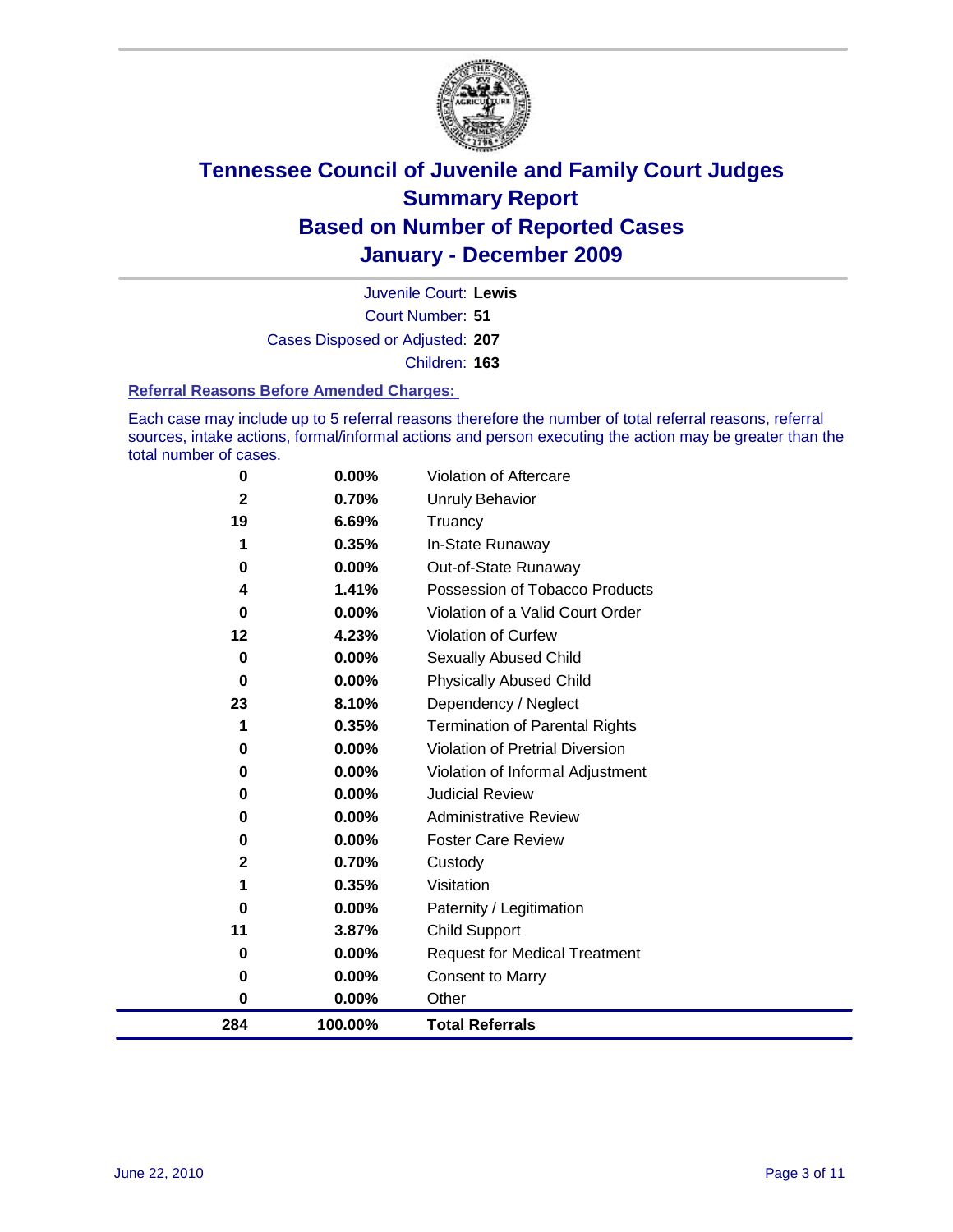

| 284                        | 100.00%                         | <b>Total Referral Sources</b>     |  |
|----------------------------|---------------------------------|-----------------------------------|--|
| 9                          | 3.17%                           | Other                             |  |
| $\bf{0}$                   | 0.00%                           | Unknown                           |  |
| 0                          | 0.00%                           | Hospital                          |  |
| 0                          | 0.00%                           | Child & Parent                    |  |
| 3                          | 1.06%                           | Victim                            |  |
| 0                          | 0.00%                           | <b>Other Court</b>                |  |
| 0                          | 0.00%                           | Social Agency                     |  |
| 0                          | 0.00%                           | <b>Court Staff</b>                |  |
| $\bf{0}$                   | 0.00%                           | <b>District Attorney's Office</b> |  |
| 10                         | 3.52%                           | <b>Other State Department</b>     |  |
| 16                         | 5.63%                           | <b>DCS</b>                        |  |
| $\bf{0}$                   | 0.00%                           | <b>CSA</b>                        |  |
| 18                         | 6.34%                           | School                            |  |
| 0                          | 0.00%                           | Self                              |  |
| 6                          | 2.11%                           | <b>Relatives</b>                  |  |
| 11                         | 3.87%                           | Parents                           |  |
| 211                        | 74.30%                          | Law Enforcement                   |  |
| <b>Referral Sources: 1</b> |                                 |                                   |  |
|                            |                                 | Children: 163                     |  |
|                            | Cases Disposed or Adjusted: 207 |                                   |  |
|                            |                                 | Court Number: 51                  |  |
|                            |                                 |                                   |  |
|                            |                                 | Juvenile Court: Lewis             |  |

### **Age of Child at Referral: 2**

| 163 | 100.00% | <b>Total Child Count</b> |  |
|-----|---------|--------------------------|--|
| 0   | 0.00%   | Unknown                  |  |
| 0   | 0.00%   | Ages 19 and Over         |  |
| 33  | 20.25%  | Ages 17 through 18       |  |
| 66  | 40.49%  | Ages 15 through 16       |  |
| 26  | 15.95%  | Ages 13 through 14       |  |
| 6   | 3.68%   | Ages 11 through 12       |  |
| 32  | 19.63%  | Ages 10 and Under        |  |
|     |         |                          |  |

<sup>1</sup> If different than number of Referral Reasons (284), verify accuracy of your court's data.

<sup>2</sup> One child could be counted in multiple categories, verify accuracy of your court's data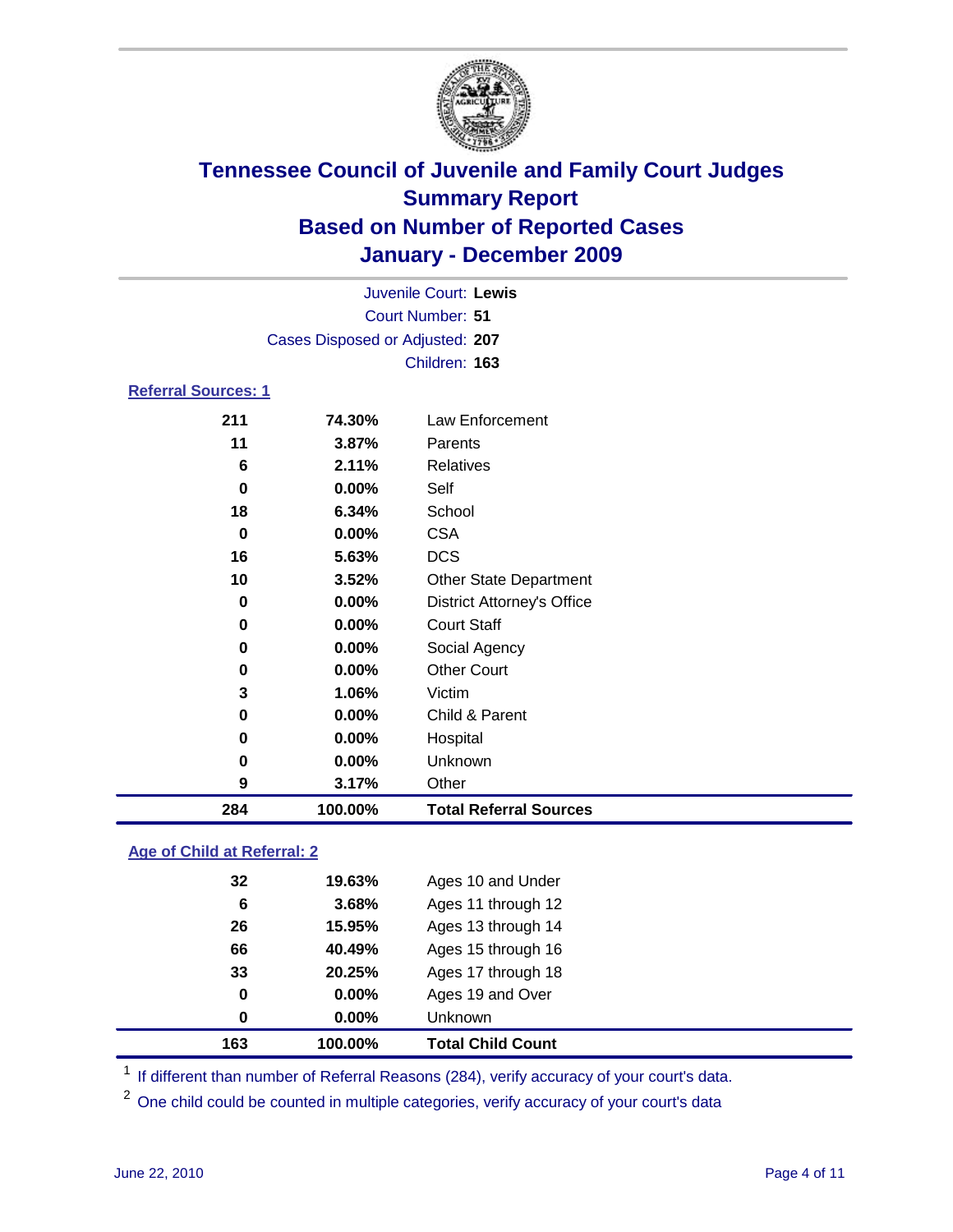

| Juvenile Court: Lewis                   |                                 |                          |  |  |  |
|-----------------------------------------|---------------------------------|--------------------------|--|--|--|
| Court Number: 51                        |                                 |                          |  |  |  |
|                                         | Cases Disposed or Adjusted: 207 |                          |  |  |  |
|                                         |                                 | Children: 163            |  |  |  |
| Sex of Child: 1                         |                                 |                          |  |  |  |
| 102                                     | 62.58%                          | Male                     |  |  |  |
| 61                                      | 37.42%                          | Female                   |  |  |  |
| $\mathbf 0$                             | 0.00%                           | Unknown                  |  |  |  |
| 163                                     | 100.00%                         | <b>Total Child Count</b> |  |  |  |
| Race of Child: 1                        |                                 |                          |  |  |  |
| 153                                     | 93.87%                          | White                    |  |  |  |
| 8                                       | 4.91%                           | African American         |  |  |  |
| 0                                       | 0.00%                           | Native American          |  |  |  |
| $\mathbf 0$                             | 0.00%                           | Asian                    |  |  |  |
| $\mathbf 2$                             | 1.23%                           | Mixed                    |  |  |  |
| $\mathbf 0$                             | 0.00%                           | Unknown                  |  |  |  |
| 163                                     | 100.00%                         | <b>Total Child Count</b> |  |  |  |
| <b>Hispanic Origin: 1</b>               |                                 |                          |  |  |  |
| $\overline{2}$                          | 1.23%                           | Yes                      |  |  |  |
| 161                                     | 98.77%                          | <b>No</b>                |  |  |  |
| $\mathbf 0$                             | 0.00%                           | Unknown                  |  |  |  |
| 163                                     | 100.00%                         | <b>Total Child Count</b> |  |  |  |
| <b>School Enrollment of Children: 1</b> |                                 |                          |  |  |  |
| 141                                     | 86.50%                          | Yes                      |  |  |  |
| 22                                      | 13.50%                          | No                       |  |  |  |
| $\mathbf 0$                             | 0.00%                           | Unknown                  |  |  |  |
| 163                                     | 100.00%                         | <b>Total Child Count</b> |  |  |  |

One child could be counted in multiple categories, verify accuracy of your court's data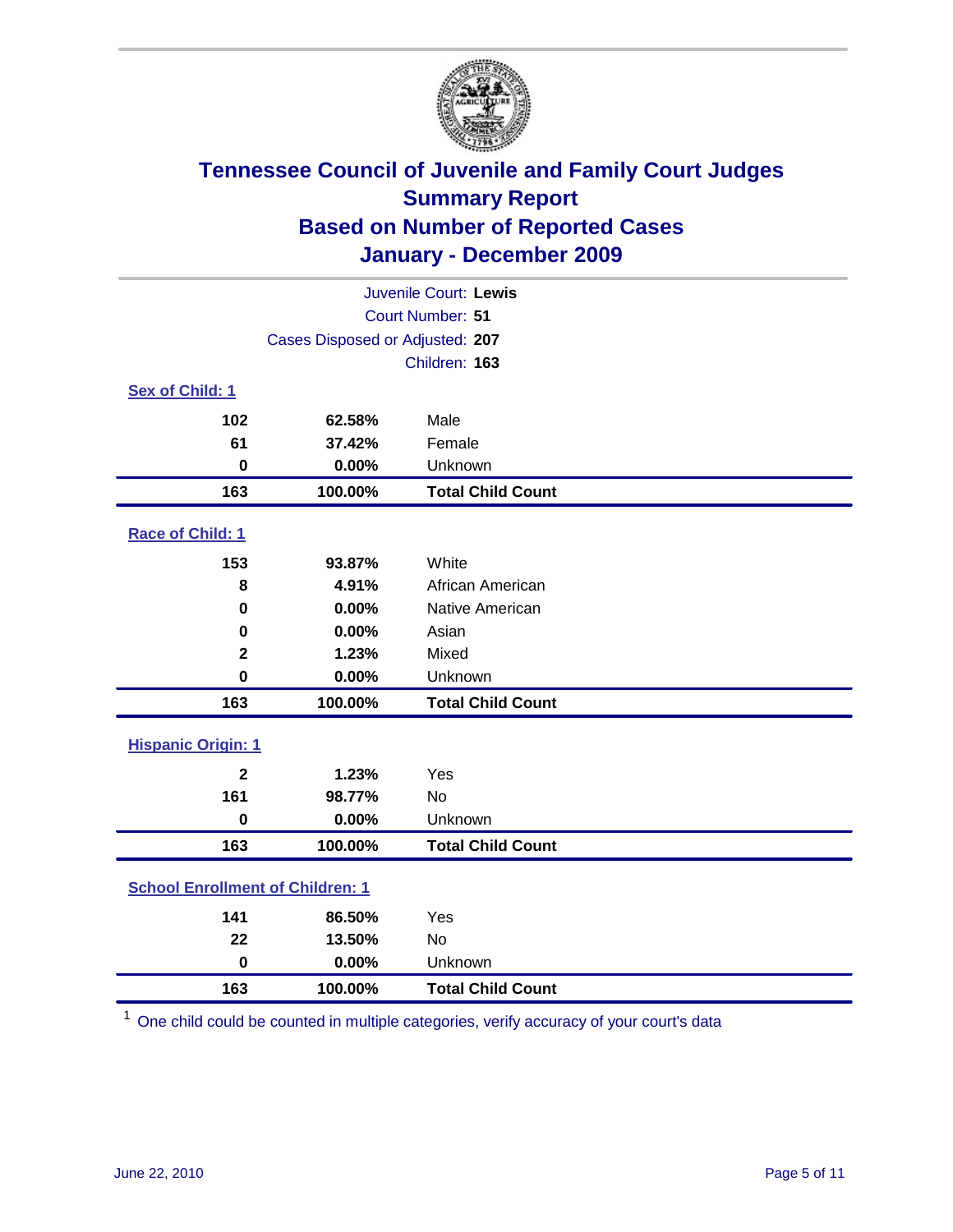

Court Number: **51** Juvenile Court: **Lewis** Cases Disposed or Adjusted: **207** Children: **163**

#### **Living Arrangement of Child at Time of Referral: 1**

| 0  | $0.00\%$ | Other                        |
|----|----------|------------------------------|
| 0  | 0.00%    | Unknown                      |
| 0  | $0.00\%$ | Independent                  |
| 0  | $0.00\%$ | In an Institution            |
| 4  | 2.45%    | In a Residential Center      |
| 1  | 0.61%    | In a Group Home              |
| 9  | 5.52%    | With Foster Family           |
| 0  | $0.00\%$ | With Adoptive Parents        |
| 22 | 13.50%   | <b>With Relatives</b>        |
| 9  | 5.52%    | With Father                  |
| 27 | 16.56%   | With Mother                  |
| 25 | 15.34%   | With Mother and Stepfather   |
| 5  | 3.07%    | With Father and Stepmother   |
| 61 | 37.42%   | With Both Biological Parents |
|    |          |                              |

### **Type of Detention: 2**

| 207 | 100.00%       | <b>Total Detention Count</b> |
|-----|---------------|------------------------------|
| 135 | 65.22%        | Other                        |
| 10  | 4.83%         | Does Not Apply               |
|     | 0<br>$0.00\%$ | <b>Unknown</b>               |
|     | 0<br>$0.00\%$ | Psychiatric Hospital         |
|     | 0.00%<br>0    | Jail - No Separation         |
|     | 0<br>$0.00\%$ | Jail - Partial Separation    |
|     | $0.00\%$<br>0 | Jail - Complete Separation   |
|     | 0.48%<br>1    | Juvenile Detention Facility  |
| 61  | 29.47%        | Non-Secure Placement         |
|     |               |                              |

<sup>1</sup> One child could be counted in multiple categories, verify accuracy of your court's data

<sup>2</sup> If different than number of Cases (207) verify accuracy of your court's data.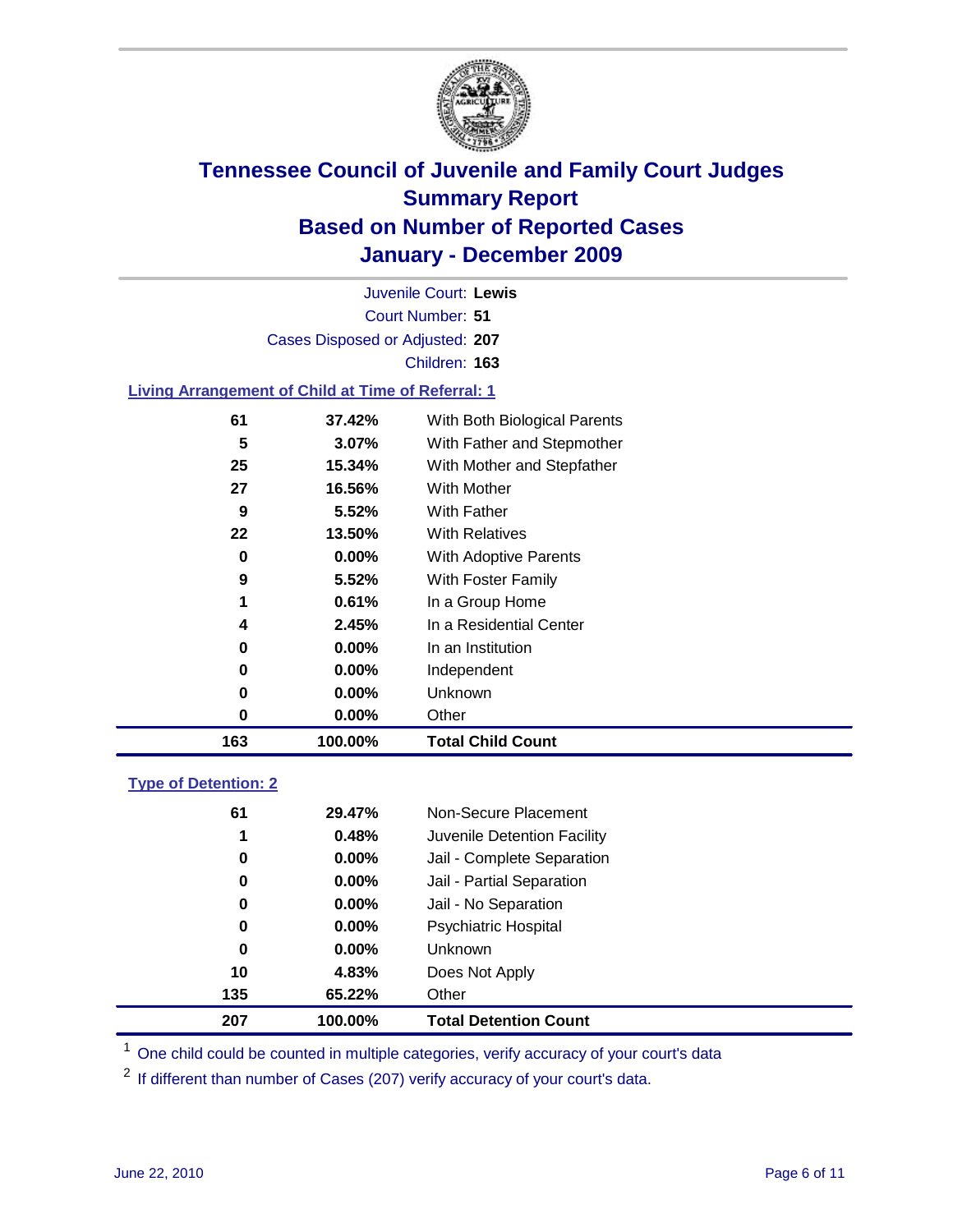

|                                                    | Juvenile Court: Lewis                          |                                                  |  |  |  |
|----------------------------------------------------|------------------------------------------------|--------------------------------------------------|--|--|--|
|                                                    | Court Number: 51                               |                                                  |  |  |  |
|                                                    | Cases Disposed or Adjusted: 207                |                                                  |  |  |  |
|                                                    |                                                | Children: 163                                    |  |  |  |
| <b>Placement After Secure Detention Hearing: 1</b> |                                                |                                                  |  |  |  |
| 44                                                 | 21.26%<br>Returned to Prior Living Arrangement |                                                  |  |  |  |
| 0                                                  | 0.00%                                          | Juvenile Detention Facility                      |  |  |  |
| 0                                                  | 0.00%                                          | Jail                                             |  |  |  |
| $\bf{0}$                                           | 0.00%                                          | Shelter / Group Home                             |  |  |  |
| 0                                                  | 0.00%                                          | <b>Foster Family Home</b>                        |  |  |  |
| 0                                                  | 0.00%                                          | Psychiatric Hospital                             |  |  |  |
| 0                                                  | 0.00%                                          | Unknown                                          |  |  |  |
| 97                                                 | 46.86%                                         | Does Not Apply                                   |  |  |  |
| 66                                                 | 31.88%                                         | Other                                            |  |  |  |
| 207                                                | 100.00%                                        | <b>Total Placement Count</b>                     |  |  |  |
|                                                    |                                                |                                                  |  |  |  |
|                                                    |                                                |                                                  |  |  |  |
| <b>Intake Actions: 2</b>                           |                                                |                                                  |  |  |  |
| 157                                                | 55.28%                                         | <b>Petition Filed</b>                            |  |  |  |
| 9<br>118                                           | 3.17%<br>41.55%                                | <b>Motion Filed</b><br><b>Citation Processed</b> |  |  |  |
| 0                                                  | 0.00%                                          | Notification of Paternity Processed              |  |  |  |
| $\bf{0}$                                           | 0.00%                                          | Scheduling of Judicial Review                    |  |  |  |
| 0                                                  | 0.00%                                          | Scheduling of Administrative Review              |  |  |  |
| 0                                                  | 0.00%                                          | Scheduling of Foster Care Review                 |  |  |  |
| 0                                                  | 0.00%                                          | Unknown                                          |  |  |  |
| 0                                                  | 0.00%                                          | Does Not Apply                                   |  |  |  |
| $\pmb{0}$                                          | 0.00%                                          | Other                                            |  |  |  |

<sup>1</sup> If different than number of Cases (207) verify accuracy of your court's data.

<sup>2</sup> If different than number of Referral Reasons (284), verify accuracy of your court's data.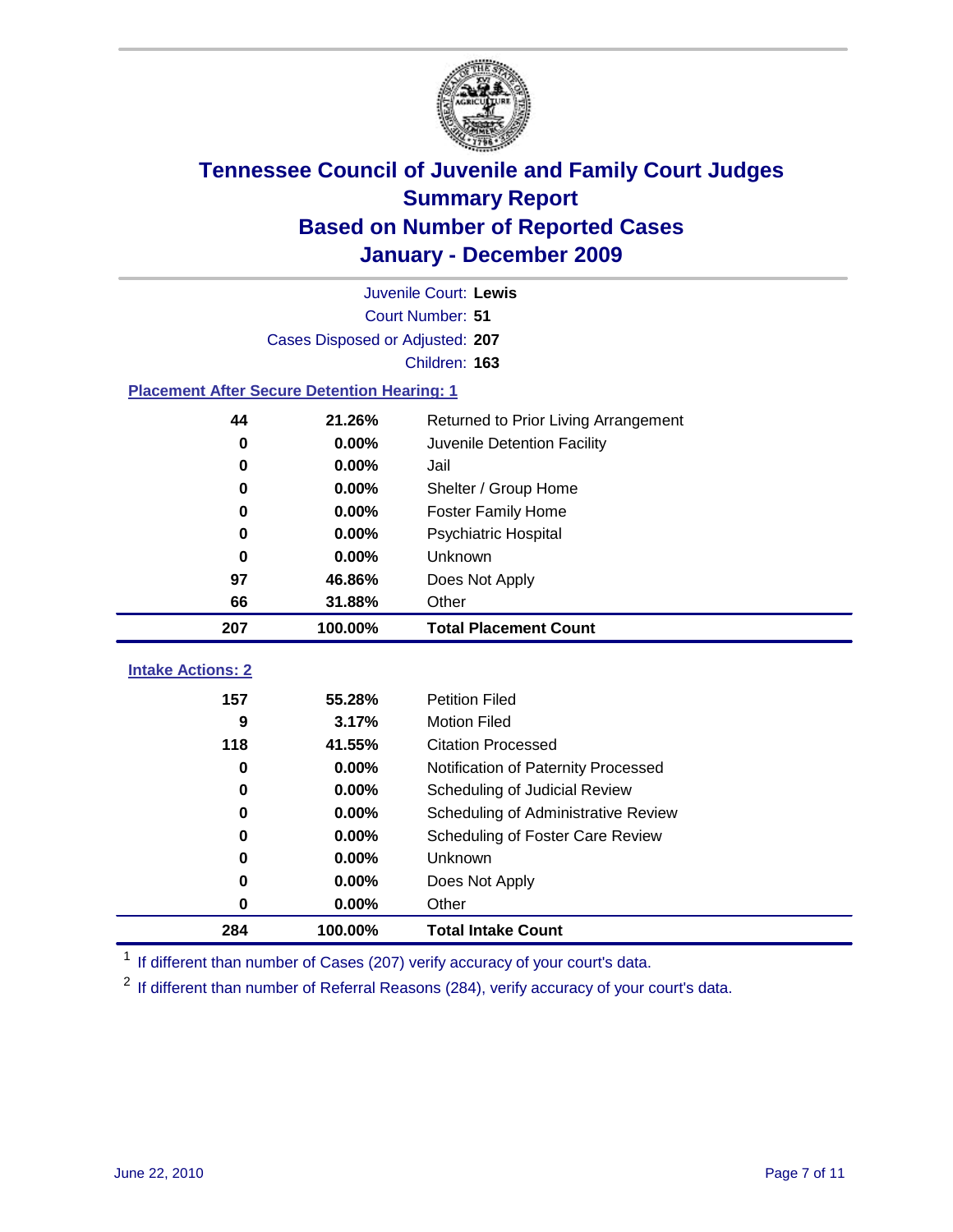

Court Number: **51** Juvenile Court: **Lewis** Cases Disposed or Adjusted: **207** Children: **163**

#### **Last Grade Completed by Child: 1**

| 20                                      | 12.27%   | Too Young for School         |  |  |
|-----------------------------------------|----------|------------------------------|--|--|
| $\mathbf 2$                             | 1.23%    | Preschool                    |  |  |
| $\mathbf 2$                             | 1.23%    | Kindergarten                 |  |  |
| 4                                       | 2.45%    | 1st Grade                    |  |  |
| 1                                       | 0.61%    | 2nd Grade                    |  |  |
| 1                                       | 0.61%    | 3rd Grade                    |  |  |
| 1                                       | 0.61%    | 4th Grade                    |  |  |
| 10                                      | 6.13%    | 5th Grade                    |  |  |
| 10                                      | 6.13%    | 6th Grade                    |  |  |
| 8                                       | 4.91%    | 7th Grade                    |  |  |
| 6                                       | 3.68%    | 8th Grade                    |  |  |
| 17                                      | 10.43%   | 9th Grade                    |  |  |
| 47                                      | 28.83%   | 10th Grade                   |  |  |
| 27                                      | 16.56%   | 11th Grade                   |  |  |
| $\bf{0}$                                | 0.00%    | 12th Grade                   |  |  |
| 0                                       | $0.00\%$ | Non-Graded Special Ed        |  |  |
| 1                                       | 0.61%    | <b>GED</b>                   |  |  |
| 0                                       | 0.00%    | Graduated                    |  |  |
| 0                                       | 0.00%    | <b>Never Attended School</b> |  |  |
| 6                                       | 3.68%    | Unknown                      |  |  |
| $\mathbf 0$                             | 0.00%    | Other                        |  |  |
| 163                                     | 100.00%  | <b>Total Child Count</b>     |  |  |
| <b>Enrolled in Special Education: 1</b> |          |                              |  |  |
|                                         |          |                              |  |  |

| 38<br>120 | 23.31%<br>73.62% | Yes<br>No                |  |
|-----------|------------------|--------------------------|--|
| 5         | $3.07\%$         | Unknown                  |  |
| 163       | 100.00%          | <b>Total Child Count</b> |  |

One child could be counted in multiple categories, verify accuracy of your court's data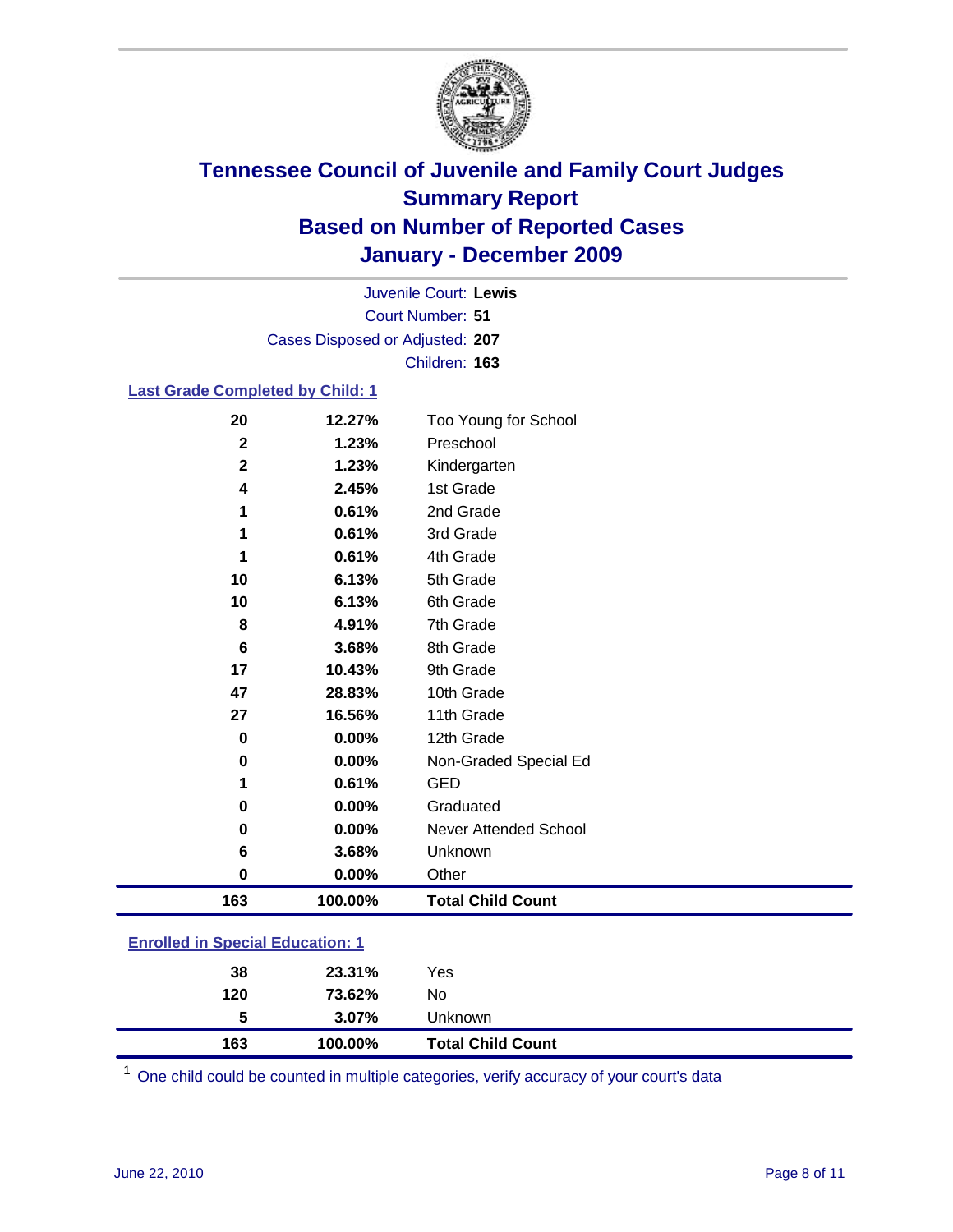

|                              | Juvenile Court: Lewis           |                           |  |  |  |
|------------------------------|---------------------------------|---------------------------|--|--|--|
|                              | Court Number: 51                |                           |  |  |  |
|                              | Cases Disposed or Adjusted: 207 |                           |  |  |  |
|                              |                                 | Children: 163             |  |  |  |
| <b>Action Executed By: 1</b> |                                 |                           |  |  |  |
| 284                          | 100.00%                         | Judge                     |  |  |  |
| 0                            | $0.00\%$                        | Referee                   |  |  |  |
| 0                            | $0.00\%$                        | <b>YSO</b>                |  |  |  |
| 0                            | 0.00%                           | Other                     |  |  |  |
| 0                            | 0.00%                           | Unknown                   |  |  |  |
| 284                          | 100.00%                         | <b>Total Action Count</b> |  |  |  |

### **Formal / Informal Actions: 1**

| 50  | 17.61%   | Dismissed                                        |
|-----|----------|--------------------------------------------------|
| 62  | 21.83%   | Retired / Nolle Prosequi                         |
| 97  | 34.15%   | <b>Complaint Substantiated Delinquent</b>        |
| 37  | 13.03%   | <b>Complaint Substantiated Status Offender</b>   |
| 3   | 1.06%    | <b>Complaint Substantiated Dependent/Neglect</b> |
| 0   | $0.00\%$ | <b>Complaint Substantiated Abused</b>            |
| 0   | $0.00\%$ | <b>Complaint Substantiated Mentally III</b>      |
|     | 0.35%    | Informal Adjustment                              |
| 0   | $0.00\%$ | <b>Pretrial Diversion</b>                        |
| 0   | $0.00\%$ | <b>Transfer to Adult Court Hearing</b>           |
| 0   | $0.00\%$ | Charges Cleared by Transfer to Adult Court       |
| 34  | 11.97%   | Special Proceeding                               |
| 0   | 0.00%    | <b>Review Concluded</b>                          |
| 0   | $0.00\%$ | Case Held Open                                   |
| 0   | $0.00\%$ | Other                                            |
| 0   | $0.00\%$ | <b>Unknown</b>                                   |
| 284 | 100.00%  | <b>Total Action Count</b>                        |

<sup>1</sup> If different than number of Referral Reasons (284), verify accuracy of your court's data.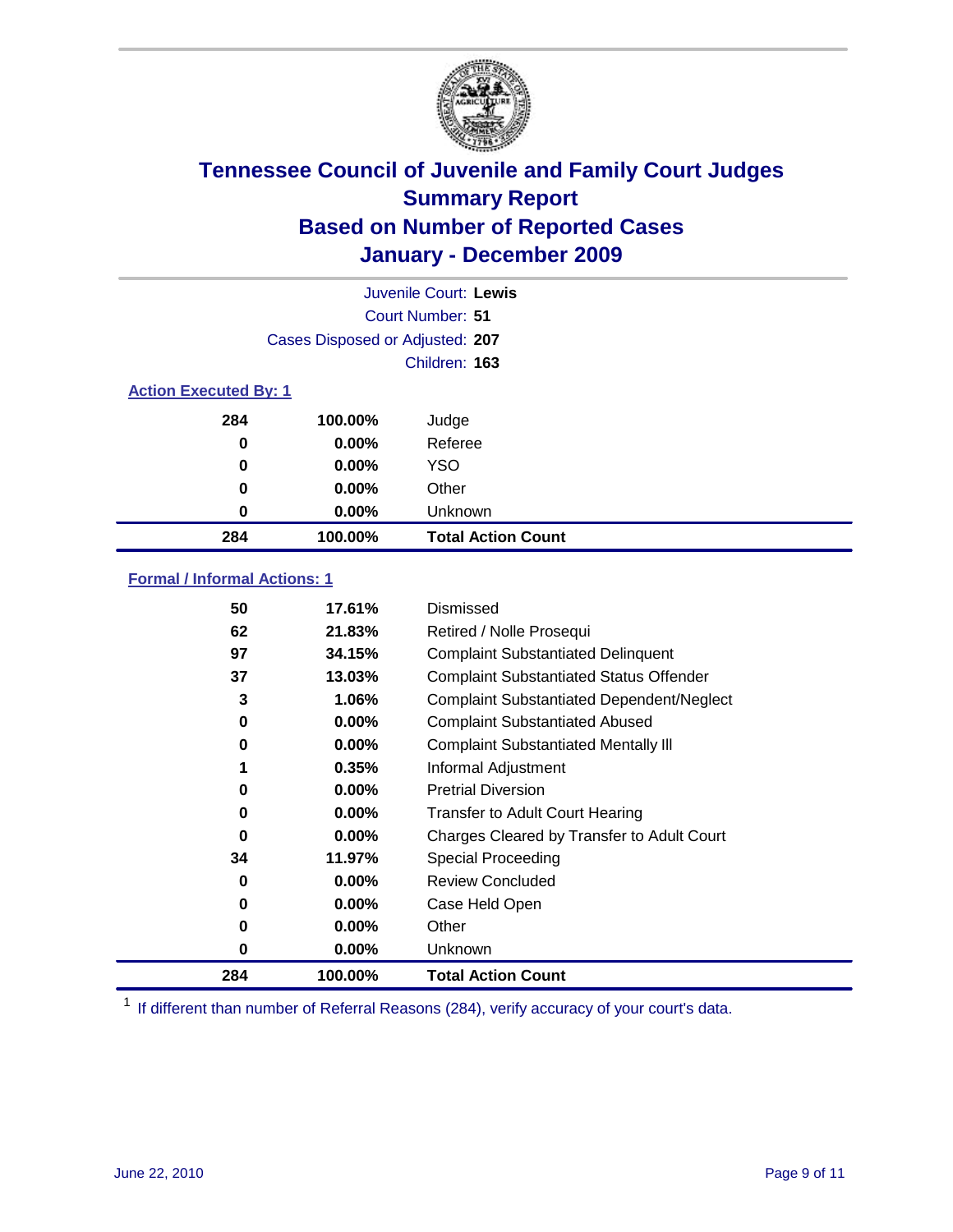

|                       |                                 | Juvenile Court: Lewis                                 |
|-----------------------|---------------------------------|-------------------------------------------------------|
|                       |                                 | <b>Court Number: 51</b>                               |
|                       | Cases Disposed or Adjusted: 207 |                                                       |
|                       |                                 | Children: 163                                         |
| <b>Case Outcomes:</b> |                                 | There can be multiple outcomes for one child or case. |
| 38                    | 7.72%                           | <b>Case Dismissed</b>                                 |
| 47                    | 9.55%                           | Case Retired or Nolle Prosequi                        |
| 25                    | 5.08%                           | Warned / Counseled                                    |
| 3                     | 0.61%                           | Held Open For Review                                  |
| 8                     | 1.63%                           | Supervision / Probation to Juvenile Court             |
| 0                     | 0.00%                           | <b>Probation to Parents</b>                           |
| 3                     | 0.61%                           | Referral to Another Entity for Supervision / Service  |
| 3                     | 0.61%                           | Referred for Mental Health Counseling                 |
| 12                    | 2.44%                           | Referred for Alcohol and Drug Counseling              |
| 0                     | 0.00%                           | <b>Referred to Alternative School</b>                 |
| $\bf{0}$              | 0.00%                           | Referred to Private Child Agency                      |
| 66                    | 13.41%                          | Referred to Defensive Driving School                  |
| 1                     | 0.20%                           | Referred to Alcohol Safety School                     |
| 6                     | 1.22%                           | Referred to Juvenile Court Education-Based Program    |
| 8                     | 1.63%                           | Driver's License Held Informally                      |
| 0                     | 0.00%                           | <b>Voluntary Placement with DMHMR</b>                 |
| 0                     | 0.00%                           | Private Mental Health Placement                       |
| 0                     | 0.00%                           | <b>Private MR Placement</b>                           |
| 0                     | 0.00%                           | Placement with City/County Agency/Facility            |
| 0                     | 0.00%                           | Placement with Relative / Other Individual            |
| 130                   | 26.42%                          | Fine                                                  |
| 38                    | 7.72%                           | <b>Public Service</b>                                 |
| 12                    | 2.44%                           | Restitution                                           |
| 0                     | 0.00%                           | <b>Runaway Returned</b>                               |
| 3                     | 0.61%                           | No Contact Order                                      |
| 0                     | 0.00%                           | Injunction Other than No Contact Order                |
| 0                     | 0.00%                           | <b>House Arrest</b>                                   |
| 3                     | 0.61%                           | <b>Court Defined Curfew</b>                           |
| 0                     | $0.00\%$                        | Dismissed from Informal Adjustment                    |
| 0                     | $0.00\%$                        | <b>Dismissed from Pretrial Diversion</b>              |
| 0                     | 0.00%                           | Released from Probation                               |
| 0                     | 0.00%                           | <b>Transferred to Adult Court</b>                     |
| 0                     | 0.00%                           | <b>DMHMR Involuntary Commitment</b>                   |